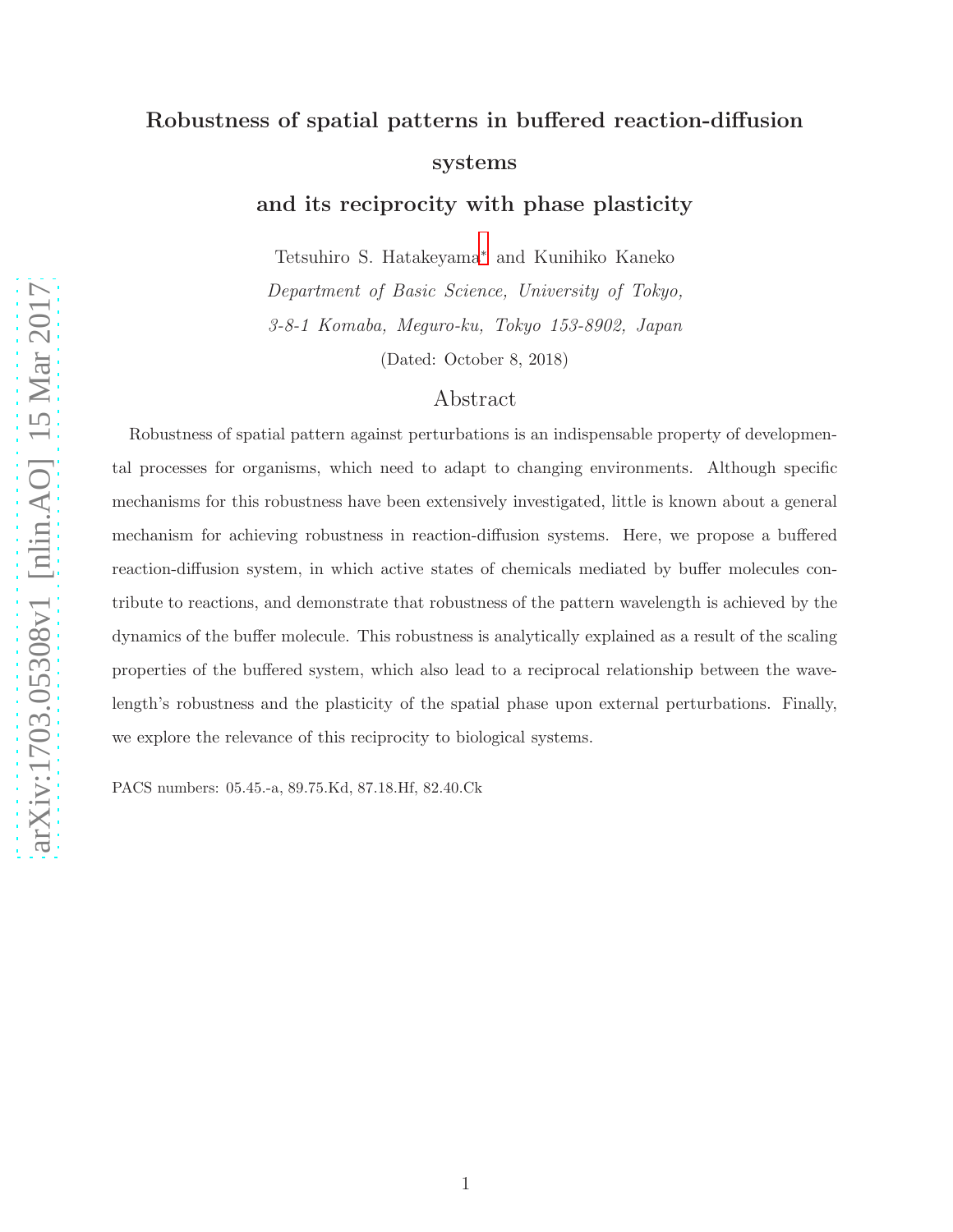Robustness is ubiquitous in biological systems. Developmental processes are robust to environmental changes, a property described as canalization [\[1\]](#page-10-1). The robustness of each individual developmental process, including regulation in signaling, cellular differentiation, and pattern formation, has been analyzed both experimentally and theoretically. In particular, the robustness of pattern formation by reaction-diffusion (RD) dynamics has been studied in relationship to proportion preservation: Although the body size of organisms varies, the proportion of the size of each organ to the whole body is conserved, as is the robustness of the number of body segments. Ordinary pattern formation systems, however, have their own characteristic wavelengths [\[2](#page-10-2), [3\]](#page-10-3), and do not preserve proportions per se. Thus, the mechanisms of proportion regulation have been investigated, both theoretically and experimentally [\[4](#page-10-4)[–8\]](#page-10-5).

Spatial pattern robustness is also important for cellular polarity. It is the result of a cellular compass [\[9](#page-10-6)], which is believed to be generated by an RD process on the cell membrane [\[10](#page-10-7)]. Then, the number of the cellular compass, given as a pattern wavelength in the RD system, must be maintained against environmental changes for robust cellular polarity.

Another example of robust pattern formation is seen in the configuration of differentiated cells. In multicellular cyanobacteria, e.g., Anabaena and Nostoc, cells are linked like beads on a string, where some differentiate from vegetative cells to heterocysts under nitrogen-depleted condition [\[11\]](#page-10-8). Vegetative cells can fix carbon from carbon dioxide by photosynthesis, while heterocysts can only fix nitrogen in the atmosphere, as nitrogen fixation and photosynthesis are biochemically incompatible [\[12\]](#page-10-9). When the nitrogen level in culture media decreases, approximately one tenth of cells differentiate into heterocysts, which form a spatially periodic pattern. Although intracellular processes crucially depend on nitrogen concentration, the frequency of heterocysts is preserved against its change, as confirmed for some species of *Nostoc* [\[13\]](#page-10-10).

In general, the characteristic length of patterns generated by RD systems depends on the ratio between the characteristic timescale of the reaction and diffusion coefficients. Reaction speeds and diffusion coefficients generally have different dependences on environmental conditions (e.g., temperature or external chemical concentration). Hence, the characteristic length of a pattern will change unless some robustness mechanism exists to preserve it. Indeed, in proportion preservation, reaction speeds are expected to be regulated to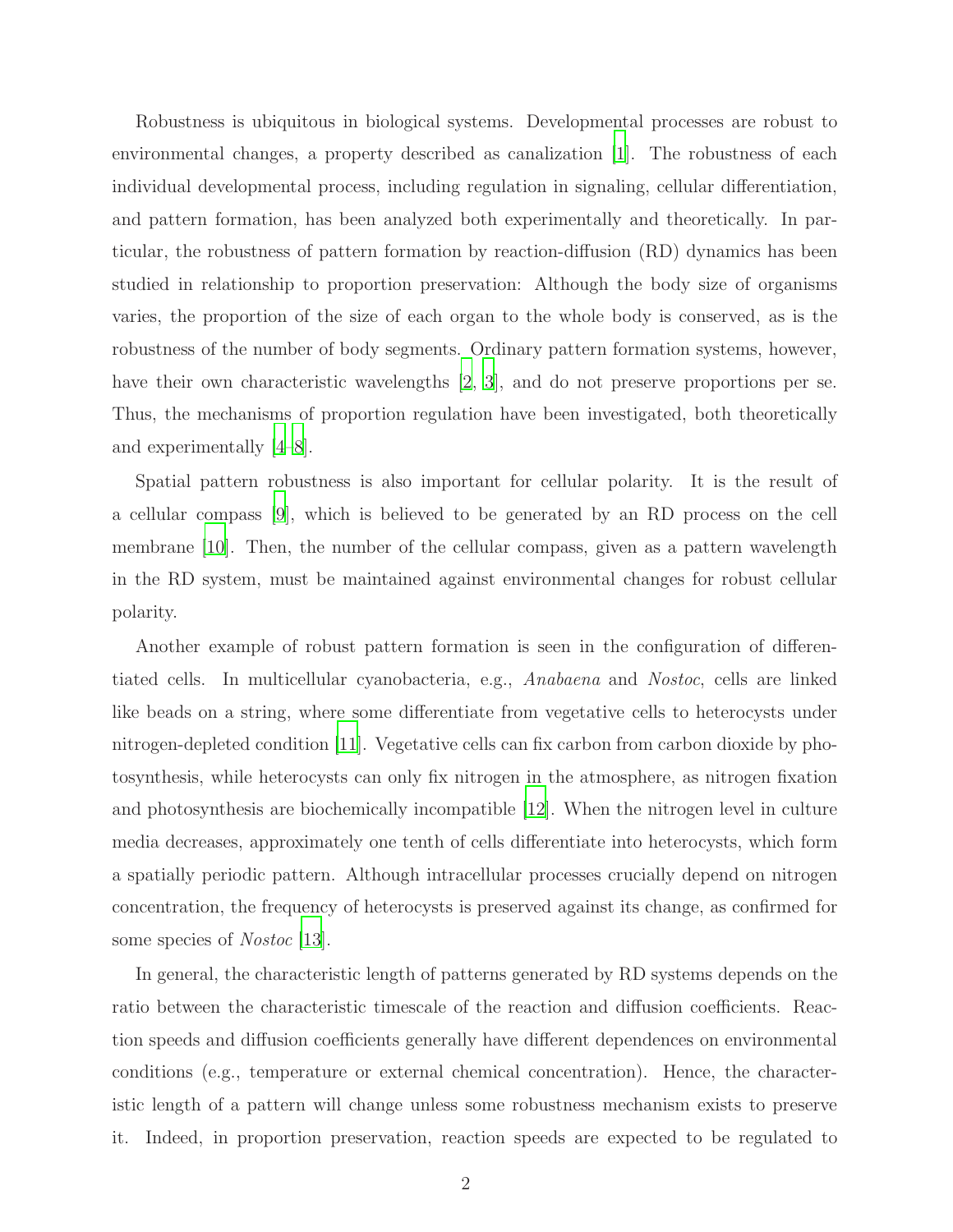counterbalance body-size changes [\[4](#page-10-4)[–8\]](#page-10-5). In this letter, we propose a general mechanism for pattern robustness, where some buffer molecules regulate reaction speed and counterbalance environmentally induced changes.

A related, but distinct property that is essential to biological systems is plasticity. Although robustness and plasticity might seem incompatible, we previously showed that period robustness and phase plasticity are reciprocal in biological clocks [\[14\]](#page-10-11). Here, using the above buffering mechanism, we generalize this reciprocity. Specifically, we show that systems with more robust spatial pattern wavelengths have higher phase plasticity in spatial patterns, i.e., they are more changeable by transient environmental perturbations. We then provide a unified description of the reciprocities in spatial pattern and temporal rhythm, and discuss the relevance of this reciprocity to biological systems.

We introduce a model that can show spatial pattern formation with RD dynamics with buffer molecules, which can counterbalance environmental changes by altering their concentrations. Here we consider the following RD system:

$$
\frac{\partial x_i}{\partial t} = f_i(\{x_j\}, \{w_j\}; \beta) + D_{x_i} \frac{\partial^2}{\partial \mathbf{r}^2} x_i,
$$
\n(1a)

$$
\frac{\partial w_i}{\partial t} = g_i(\{x_j\}, \{w_j\}; \beta) + D_{w_i} \frac{\partial^2}{\partial \mathbf{r}^2} w_i,
$$
\n(1b)

where  $x_i$  is the concentration of the *i*<sup>th</sup> molecule species that forms a spatial pattern by RD dynamics and  $w_i$  is the concentration of the *i*th buffer molecule.  $D_{x_i}$  and  $D_{w_i}$  are diffusion constants of  $x_i$  and  $w_i$ , respectively,  $\beta$  is an environmental factor, (e.g., temperature or the concentration of a nutrient molecule). Here, we assume that components for pattern formation,  $x_i$ , and for the buffer,  $w_i$ , are separate, for the sake of simplicity. However, even if they are not, an approximate form of  $Eq.(1)$  can be adopted by suitable variable transformation.

Here, we consider a system in which one buffer molecule is sufficient for the robustness of the pattern wavelength. As shown in Fig[.1,](#page-3-0) molecules  $x_i$  have two states, active and inactive, denoted by  $x_i^a$  and  $x_i^i$ , and the state change is mediated by binding with the buffer molecule, as  $x_i^i + w \rightleftharpoons x_i^a$  (see also[\[5](#page-10-12), [15](#page-10-13)] for the use of such additional molecule for RD system). Next, reactions of  $x_i$  for pattern formation are assumed to take place only between active molecules. We also assume that dependence on the environmental parameter is given by the environment-sensitivity function (ESF),  $\mathscr{F}(\beta)$ , which is assumed to be separable from the reaction functions. Here, dynamics of buffer is given by  $g(w; \beta)$  independent of  $x_i$ s. Then,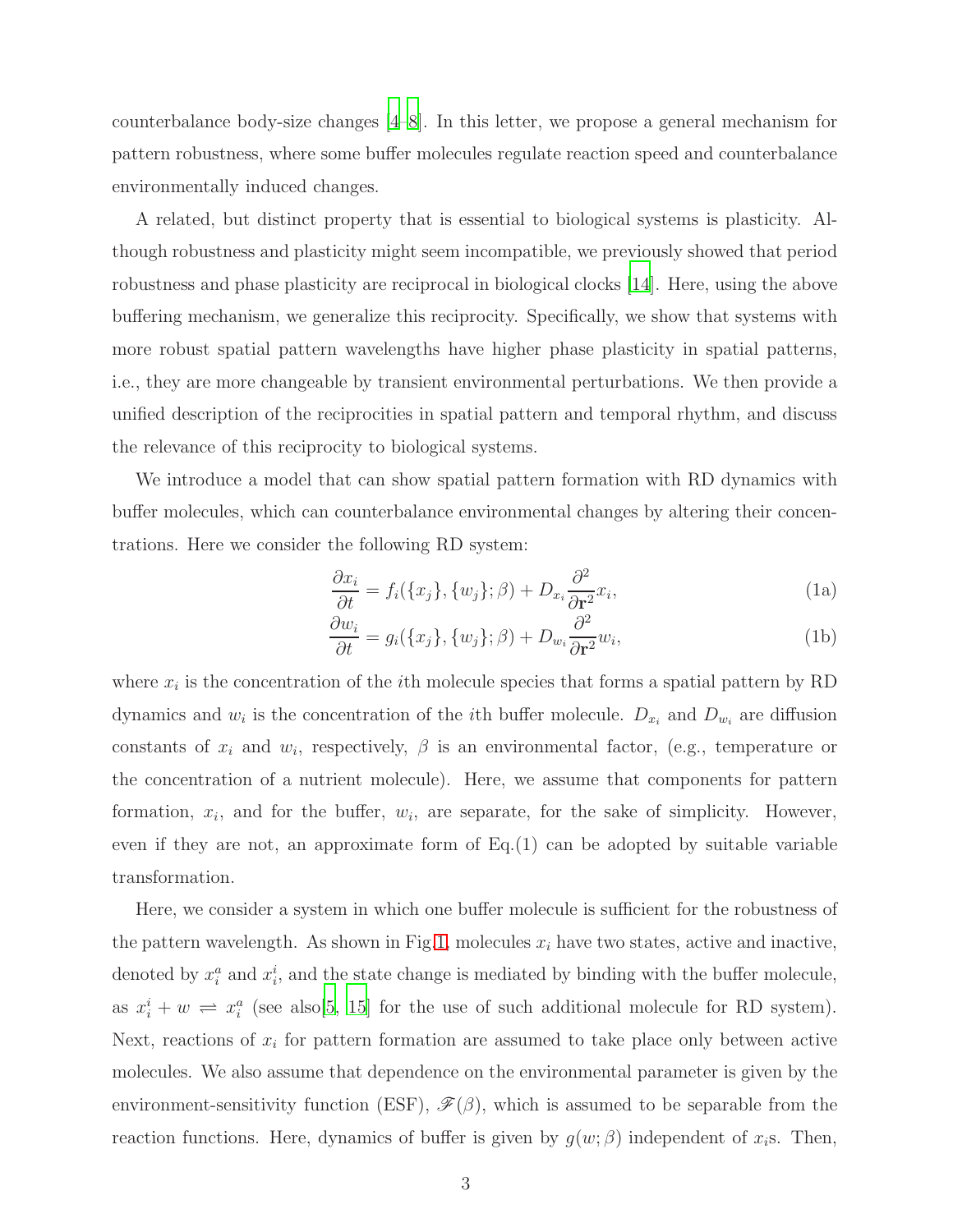

<span id="page-3-0"></span>FIG. 1. Schematic of a buffered reaction-diffusion system.  $x_i^i$  and  $x_i^a$  are inactive and active *i*th molecules, respectively.  $x_i^i$  turns into  $x_i^a$  by binding with a buffer molecule w. Reactions occur only among active molecules. Solid, flat-headed, and dotted arrows represent activation, inhibition, and catalysis, respectively.

the dynamics are given by

<span id="page-3-1"></span>
$$
\frac{\partial x_i}{\partial t} = \mathscr{F}(\beta) f_i(\{x_j^a\}) + D_{x_i} \frac{\partial^2}{\partial \mathbf{r}^2} x_i,
$$
\n(2a)

$$
\frac{\partial w}{\partial t} = g(w; \beta) + D_w \frac{\partial^2}{\partial \mathbf{r}^2} w.
$$
\n(2b)

Assuming that the association and dissociation reactions between the buffer and other molecules are faster than other reactions required for pattern formation, w relaxes to the steady state given as  $w^*(\beta)$  at  $\beta$ , where  $x_i^a$  is adiabatically eliminated as  $x_i^a = x_i w/(w+K_{x_i})$ , as in Michaelis-Menten kinetics under the conservation condition  $x_i$ , as  $x_i^a + x_i^i = x_i$ .

One of the simplest examples of  $g(w;\beta)$  that naturally meets the above criteria is  $g(w;\beta) = \mathscr{G}_1(\beta) - \mathscr{G}_2(\beta)w$ , where  $\mathscr{G}_1(\beta)$  and  $\mathscr{G}_2(\beta)$  are ESFs, and  $w^*(\beta)$  is given as  $w^*(\beta) = \mathscr{G}_1(\beta)/\mathscr{G}_2(\beta)$ . As an ESF, the Arrhenius equation is an example where  $\beta$  is the inverse temperature with a unit of the Boltzmann constant as unity, i.e.,  $\mathscr{F}(\beta) = \exp(-\beta E_f)$ , with  $E_f$  as an activation energy.

We now derive a scaling property of the buffered RD system to show that wavelength robustness only holds when buffer concentration  $w^*$  is less than any dissociation constants  $K_{x_i}$ .

First, when the steady-state concentration of w is higher than any  $K_{x_i}$ s,  $x_i^a$  can be approximated as  $x_i^a \sim x_i$ . Hence, Eq.(2) can be rescaled by transformation of spatial scale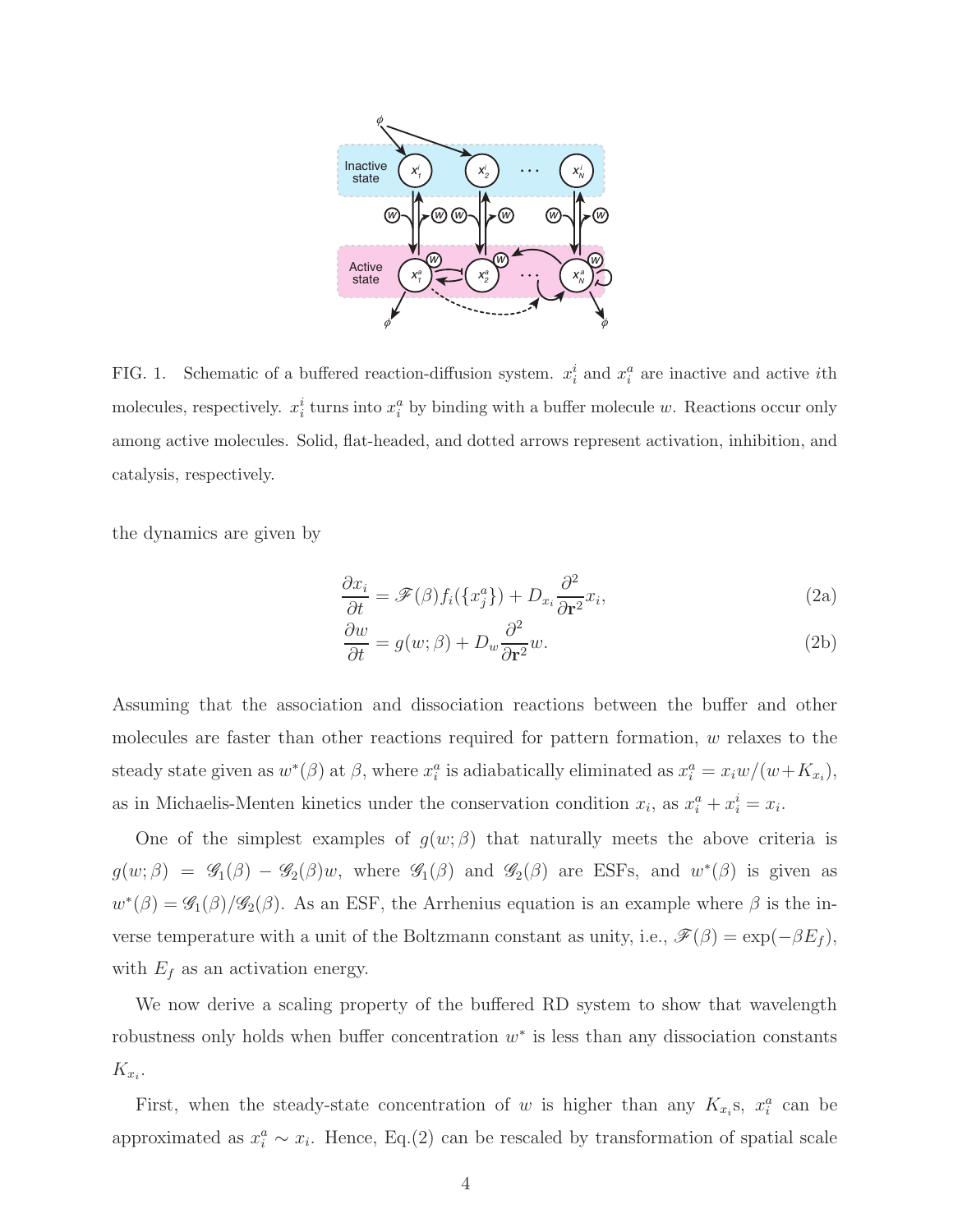as  $\mathbf{r} \to \rho/\mathscr{F}(\beta)^{1/2}$  and timescale as  $t \to \tau/\mathscr{F}(\beta)$ , given as

$$
\frac{\partial x_i}{\partial \tau} = f_i(\{x_j\}) + D_{x_i} \frac{\partial^2}{\partial \rho^2} x_i.
$$
\n(3)

Due to the transformation of spatial scale, the wavelength is proportional to  $1/\mathscr{F}(\beta)^{1/2}$  and is not robust against change in  $\beta$ , as in the case without buffer molecules.

In contrast, when the steady-state concentration of w is lower than any  $K_{x_i}$ s,  $x_i^a$  can be approximated as  $x_i^a \sim wx_i/K_{x_i}$ . In this case, Eq.(2) can be rescaled by transformation of spatial scale as  $\mathbf{r} \to \boldsymbol{\rho} / \{ \mathcal{F}(\beta) w^*(\beta) \}^{1/2}$ , with the timescale change  $t \to \tau / \mathcal{F}(\beta) w^*(\beta)$ , and concentration  $x_i \to \tilde{x}_i/w^*(\beta)$ :

<span id="page-4-1"></span>
$$
\frac{\partial \tilde{x}_i}{\partial \tau} = F_i(\{\tilde{x}_j\}) + D_{x_i} \frac{\partial^2}{\partial \rho^2} \tilde{x}_i,\tag{4}
$$

where  $F_i(\{\tilde{x}_j\}) = f_i(\{\tilde{x}_j/K_{x_i}\})$  [\[16](#page-10-14)]. Due to the transformation in spatial scale, the wavelength is proportional to  $1/\{\mathscr{F}(\beta)w^*(\beta)\}^{1/2}$  and the relative change in wavelength is given as  $\Delta \ln \lambda = - \{ \Delta \ln \mathcal{F}(\beta) + \Delta \ln w^*(\beta) \}/2$ . Thus, the wavelength change can be compensated for by the steady-state concentration of the buffer molecule if  $\Delta \ln \mathcal{F}(\beta) + \Delta \ln w^*(\beta) = 0$ . Hence, if the steady-state concentration of w is regulated as  $w^*(\beta) \propto 1/\mathscr{F}(\beta)$ , the wavenumber is robust to  $\beta$ . There could be several ways to achieve it. For example, if the buffer flows in with a constant speed and is degraded following  $\mathcal{F}(\beta)$ , the above criterion is satisfied. Even if such condition is not satisfied, robust patterning can be achieved by balancing the synthesis and degradation of the buffer molecule (see also  $(8, 17)$ ).

From this scaling property of the buffered RD system, we can derive the reciprocal relationship between wavelength robustness and spatial-phase plasticity. When  $w$  is small, the magnitude of the phase shift in space can be evaluated as below. When  $\beta$  is transiently changed locally in space, the amplitude is altered locally. In this case, the relative change in the amplitude is proportional to  $\Delta \ln w^*(\beta)$ , since the concentration is scaled as  $\tilde{x}_i = w^*(\beta)x_i$ . Then, after a spatial perturbation, the spatial pattern relaxes to the steady state for the spatially uniform  $\beta$ . In a linear regime, the phase shift magnitude is proportional to the magnitude of the disturbance to the amplitude. Hence, phase changes are given as  $\Delta \phi = a \Delta \ln w^*(\beta)$ , where a is a positive coefficient.

Therefore, changes in the wavelength and phase can be described as

<span id="page-4-0"></span>
$$
\Delta \phi / a + 2\Delta \ln \lambda = -\Delta \ln \mathcal{F}(\beta). \tag{5}
$$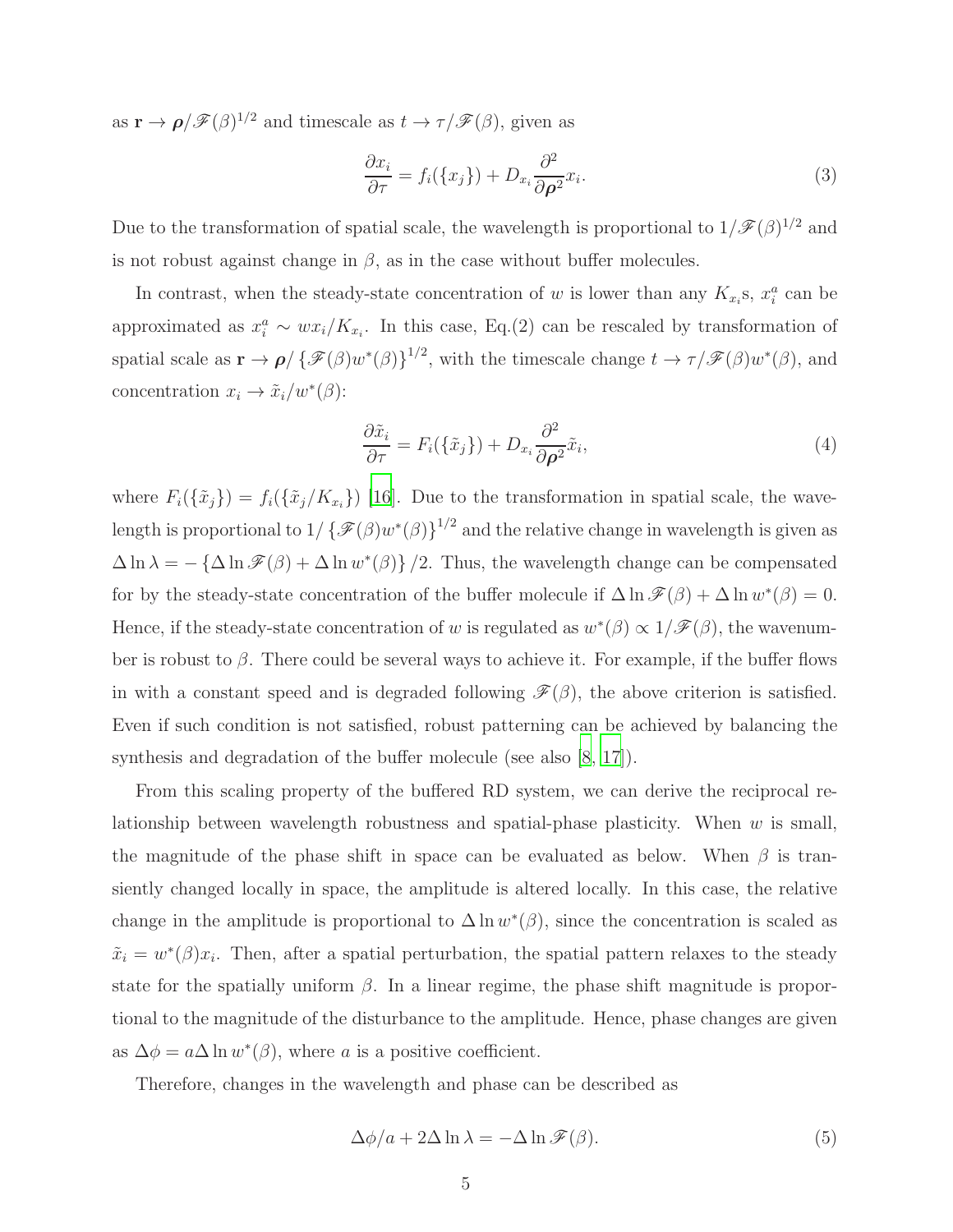The right-hand side of Eq.[\(5\)](#page-4-0) depends only on  $\Delta \ln \mathscr{F}(\beta)$ , and not on  $\Delta \ln w^*(\beta)$ . From this equality, if we set the dynamics of buffer molecule to satisfy  $\Delta \ln \mathscr{F}(\beta) = -\Delta \ln w^*(\beta)$ , the wavelength is robust against environmental changes, i.e.,  $\Delta \lambda = 0$  and  $\Delta \phi = -a\Delta \ln \mathcal{F}(\beta)$ is satisfied. Thus, when the wavelength of a temporal pattern is robust, phase is plastic. Correspondingly, as the robustness of the wavelength is lost, the phase is less plastic. Eq.[\(5\)](#page-4-0) gives the reciprocity between wavelength robustness and spatial phase plasticity.

So far we did not include dependence of the diffusion constants upon the environmental parameter, which could be taken into account. From the Stokes-Einstein law, it is natural to assume same dependence on the parameter (e.g., temperature) of the diffusion constants for different chemical species, Then, the term  $D_i \frac{\partial^2}{\partial r_i^2}$  $\frac{\partial^2}{\partial r^2} x_i$  in Eq.[\(2a\)](#page-3-1) will be replaced by  $\mathscr{D}(\beta)d_i\frac{\partial^2}{\partial r^2}$  $\frac{\partial^2}{\partial r^2}x_i$ , where  $\mathscr{D}(\beta)$  is the ESF for the diffusion constant. In this case, by the similar scale transformation as above  $(\mathbf{r} \to \boldsymbol{\rho} \{ \mathscr{D}(\beta)/\mathscr{F}(\beta)w^*(\beta)\}^{1/2}, t \to \tau/\mathscr{F}(\beta)w^*(\beta),$  $x_i \to \tilde{x}_i/w^*(\beta)$ , the condition for robustness of the wavelength is obtained as  $\Delta \ln \lambda =$  ${\{\Delta \ln \mathscr{D}(\beta) - \Delta \ln \mathscr{F}(\beta) - \Delta \ln w^*(\beta)\}}$ /2, while the reciprocity between it and the phase plasticity is given by  $\Delta \phi/a + 2\Delta \ln \lambda = \Delta \ln \mathcal{D}(\beta) - \Delta \ln \mathcal{F}(\beta)$ .

In general, each reaction term has different ESF in Eq.[\(2a\)](#page-3-1). In this case, instead of considering the general form, consider 2-components RD system in the vicinity of a bifurcation of the Turing instability, where the characteristic wavelength is proportional to  $(w^{*2} det J)^{1/4}$ , where  $J$  is Jacobian of the original reactions depending on a few ESFs. This form is derived from the linear stability analysis (for detailed calculation, see [\[18\]](#page-11-1)). Then the condition for robustness is given by  $2\Delta \ln w^* + \Delta \ln \det J = 0$ . For example, if  $f_1$  and  $f_2$  have different ESFs, the product of two ESFs is factored out of the Jacobian, and if its dependence on  $\beta$ is cancelled out by  $w^*$ , the condition is satisfied.

As an example of this general relationship, we study RD systems consisting of two components (an activator and an inhibitor) and one buffer. In particular, for numerical demonstration, we adopt the buffered Brusselator [\[19](#page-11-2)] given as

$$
\frac{\partial u}{\partial t} = \mathscr{F}(\beta) \left\{ A + u_a^2 v_a - (B+1) u_a \right\} + D_u \nabla^2 u,\tag{6a}
$$

$$
\frac{\partial v}{\partial t} = \mathscr{F}(\beta) \left\{ -u_a^2 v_a + B u_a \right\} + D_v \nabla^2 v,\tag{6b}
$$

$$
\frac{\partial w}{\partial t} = g(w; \beta) + D_w \nabla^2 w,\tag{6c}
$$

where  $u, v$ , and  $w$  are an activator, inhibitor, and buffer molecule, respectively. We consider temperature change for our example of an environmental change and use the Arrhenius form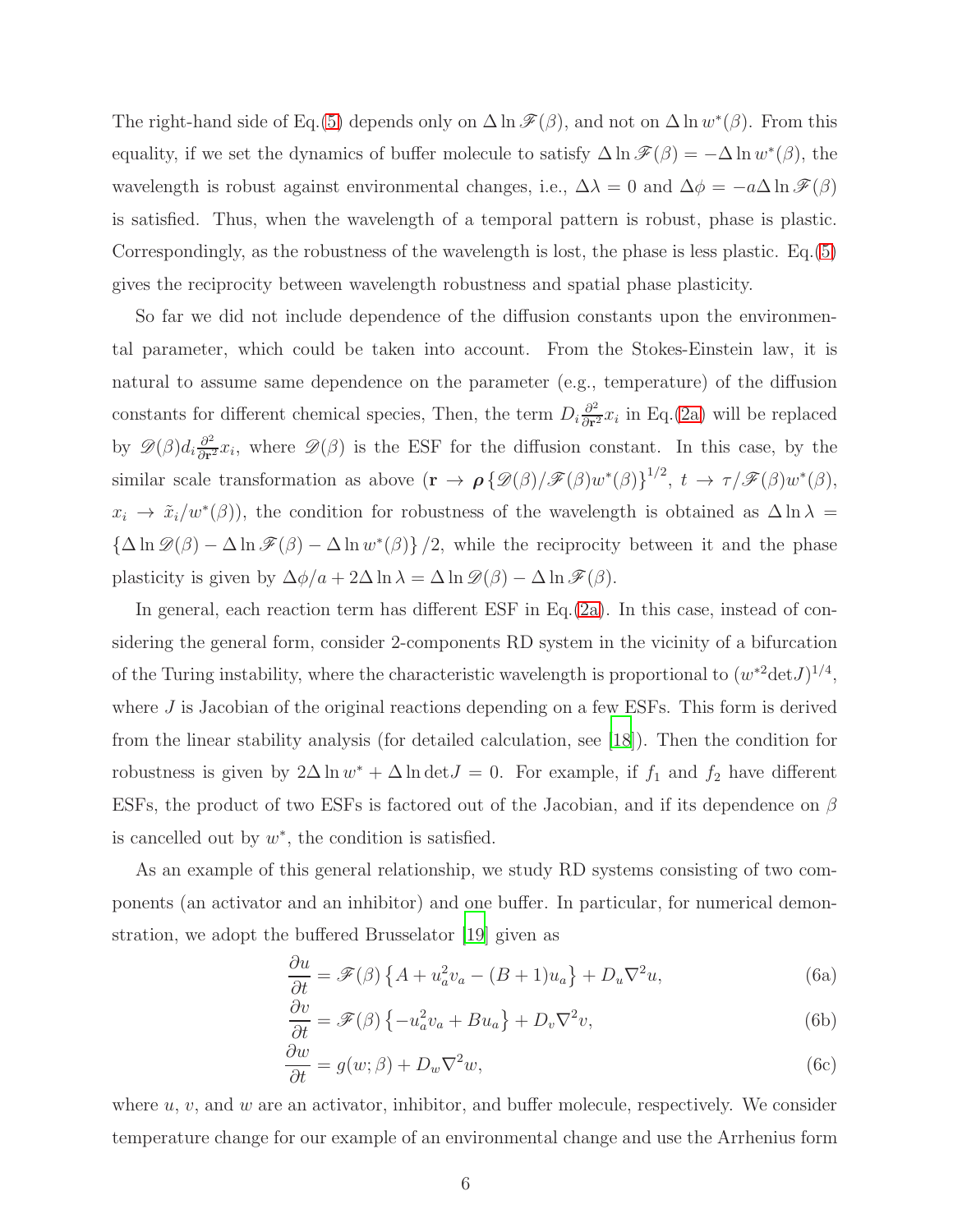for the ESF. We set  $E_f$ ,  $E_{g1}$ , and  $E_{g2}$  as activation energies for  $\mathscr{F}(\beta)$ ,  $\mathscr{G}_1(\beta)$ , and  $\mathscr{G}_2(\beta)$ . We simulate wavelength robustness against the change in  $\beta$  by using the 4th order Runge-Kutta method.



<span id="page-6-0"></span>FIG. 2. Wavelength robustness and spatial phase plasticity of the buffered Brusselator with  $A = 2$ ,  $B = 4$ ,  $D_u = 5$ , and  $D_v = 30$ . (a) Environmental dependency of the wavelength under the Dirichlet boundary condition. Different line colors indicate spatial patterns at different  $\beta$ , while  $E_{g1}$  is set at 0 (up) and 1.0 (down). Both of  $E_f$  and  $E_{g1}$  are fixed at 1.0. ESFs are given as the Arrhenius function as  $\mathscr{F}(\beta) = e^{E_f} \exp(-\beta E_f)$ ,  $\mathscr{G}_1(\beta) = 3.0e^{E_{g1}} \exp(-\beta E_{g1})$ , and  $\mathscr{G}_2(\beta) = e^{E_{g2}} \exp(-\beta E_{g2})$ . (b) Spatial phase shift after a stimulus, given as a transient change in  $\beta$  from the spatially uniform  $\beta = \beta_1$  to a gradually distributed  $\beta$  between  $\beta_1 = 1.0$  and  $\beta_2 = 0.8$ , shown as the gray dotted line, with duration time 100.0. The red line is the spatial pattern before the stimulus, and the others indicate spatial patterns after the stimulus, for varied  $E_{g1}$ . Periodic boundary condition is adopted to compute the phase shift of pattern. (c) Spatial phase response curve (SPRC) of the buffered Brusselator against the stimulus. The horizontal axis shows the phase differences between the spatial pattern generated by the buffered Brusselator and given by the  $\beta$  gradient, as defined by the difference between the peaks of the pattern. The applied  $\beta$  gradient is normalized by the pattern wavelength. Different colors indicate SPRCs for different  $E_{g1}$  values.

If the concentration of buffer molecule at the steady state is independent of  $\beta$ , i.e., if  $E_{g1}$ and  $E_{g2}$  are same, the wavelength is not robust against changes in  $\beta$ . Instead, the amplitude of spatial pattern would be independent against changes in  $\beta$ . Whereas, when  $E_{g1}$  is small,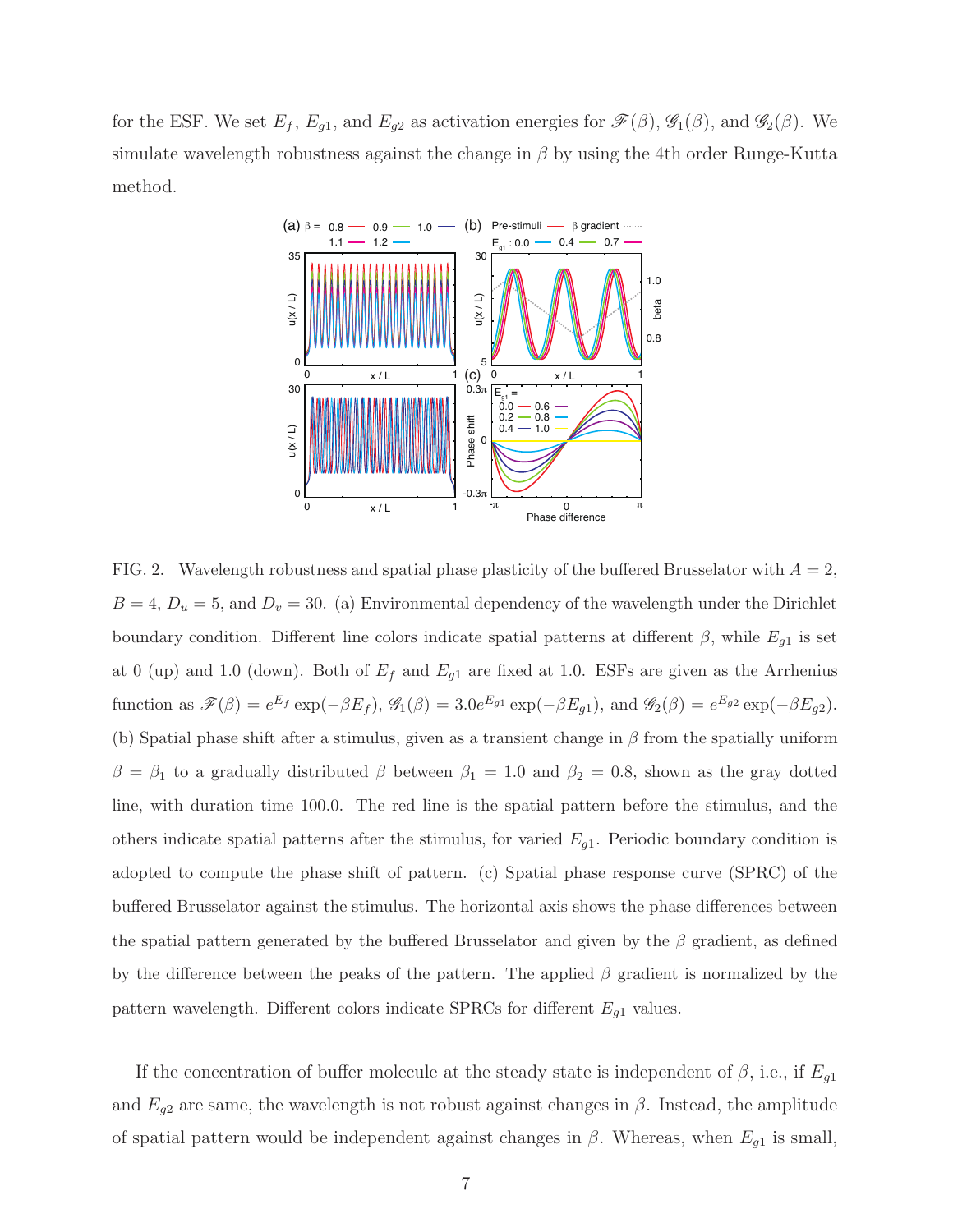the wavelength is robust across a wide range of  $\beta$  and the amplitude is sensitive to changes in  $\beta$  (see Fig[.2A](#page-6-0)).



<span id="page-7-0"></span>FIG. 3. Reciprocity between wavelength robustness and spatial phase plasticity of the buffered Brusselator. Red circles represent the difference in the wavelength at  $\beta_1 = 1.0$  and at  $\beta_2 = 0.8$  under the periodic boundary condition, normalized by the wavelength at  $\beta_1$ . Green squares represent the difference between the maximal and minimal values of the SPRC, as shown in Fig[.2C](#page-6-0).

To study the effect of ESF on robustness quantitatively, we calculated the wavelength of systems with varied  $E_{g1}$  at  $\beta = \beta_1$  and  $\beta = \beta_2$  ( $\beta_1 > \beta_2$ ). We plot the difference between the wavelength at  $\beta_1$  and  $\beta_2$  ( $\lambda_1$  and  $\lambda_2$ ) as red circles in Fig[.3.](#page-7-0) As  $E_{g1}$  decreases, the wavelength difference monotonically decreases, i.e., the robustness of the wave number increases, while the sensitivity of the buffer molecule concentration increases, i.e., the amplitude is plastic against environmental changes. Thus, changes in wavelength can be counterbalanced by changes in buffer molecule concentration.

Next, we studied the spatial phase shift against a transient change in environmental parameter  $\beta$  as an indicator of plasticity. We transiently changed  $\beta$  from the spatially uniform value  $\beta_1$  to a non-uniform  $\beta$  in space, taking a graded value between  $\beta_1$  and  $\beta_2$ (see the gray line in Fig[.2B](#page-6-0)). Then,  $\beta$  is returned to  $\beta_1$  uniformly in space, and the spatial pattern relaxes into the steady-state pattern with the original wavelength, while the phase of the pattern is shifted. The magnitude of the phase shift depends on the phase difference between the pattern generated by the RD system and the  $\beta$  gradient. Thus, we plot a spatial phase response curve (SPRC) where the x-axis is the phase difference and the y-axis is the magnitude of the phase shift (Fig[.2C](#page-6-0)). The difference between the maximum and minimum values of the SPRC provides an indicator of phase plasticity.

If  $E_{g1}$  is equal to  $E_{g2}$ , the buffer molecule concentration does not depend on  $\beta$ , and neither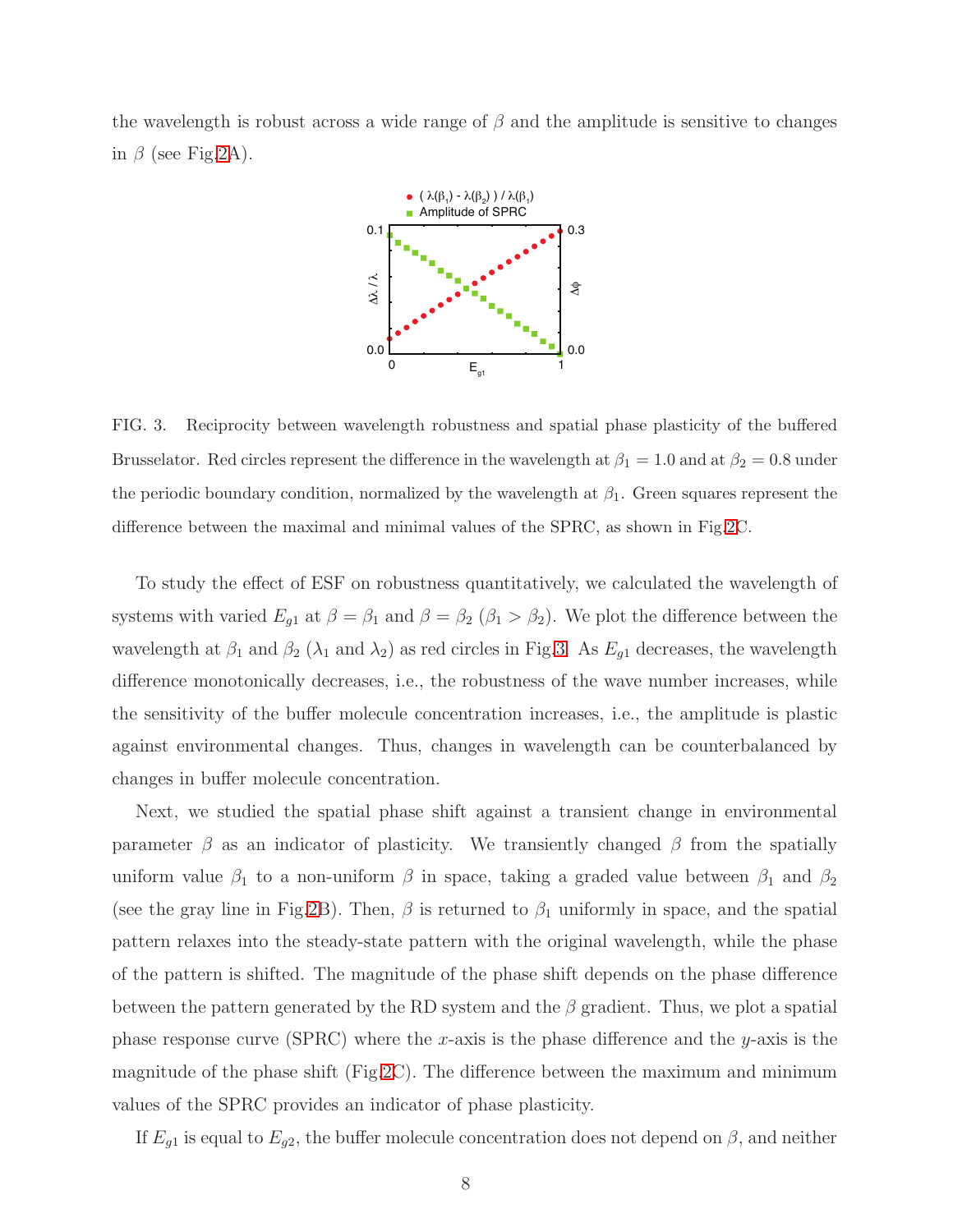a phase shift nor wavelength robustness exists. Then, with the decrease in  $E_{g1}$ , the phase shift magnitude increases, as shown in Fig[.3,](#page-7-0) where the difference in phase is negatively correlated with the difference in the wavelength between two  $\beta$  values. Moreover, the sum of the relative wavelength change  $\Delta\lambda/\lambda(\beta_1)$  and the phase shift  $\Delta\phi$  is almost constant within the whole range of  $E_{g1}$  as  $a\Delta\lambda/\lambda(\beta_1) + \Delta\phi = \text{const.}$ , where a is a positive coefficient, as predicted.

RD systems often show temporal rhythms. Indeed the Belousov-Zhabotinsky reaction, which is the basis of the Brusselator, shows temporal oscillation in a well-mixed medium [\[20](#page-11-3), [21](#page-11-4)] whereas it also can show a spatial pattern [\[23\]](#page-11-5). Moreover, some pattern formation mechanisms fixing the temporal rhythms are known, as in the clock and wavefront [\[24\]](#page-11-6) and interaction-induced fixation of oscillation [\[25,](#page-11-7) [26](#page-11-8)]. Previously we reported reciprocity between robustness of period and plasticity of phase in temporal oscillation, as mediated by the adaptation via buffer molecules. Indeed, reciprocity for spatial pattern here and for the temporal rhythm are integrated below.



<span id="page-8-0"></span>FIG. 4. Reciprocity between the robustness of period and phase plasticity in the temporal rhythm of a buffered Brusselator. A is set to 1.0 and other parameters are the same as the spatial pattern.  $\Delta T/T$  is the difference of periods at  $\beta_1 = 1.0$  and  $\beta_2 = 0.8$  normalized by the period at  $\beta_1$ . The difference between the maximal and minimal values of the phase response curve is  $\Delta\phi$  [\[3,](#page-10-3) [22](#page-11-9)].

From Eq.[\(4\)](#page-4-1), the timescale is proportional to  $1/\mathscr{F}(\beta)w^*(\beta)$  and the relative change in the period is given as  $\Delta \ln T = -\{\Delta \ln \mathcal{F}(\beta) + \Delta \ln w^*(\beta)\}\$ owing to the rescaling of the timescale. Hence, the period is robust when  $\Delta \ln \mathcal{F}(\beta) + \Delta \ln w^*(\beta) = 0$ , which is same as the condition for wavelength robustness in the spatial pattern. Moreover, the phase shift is also proportional to a transient change in amplitude in the temporal rhythm, as given by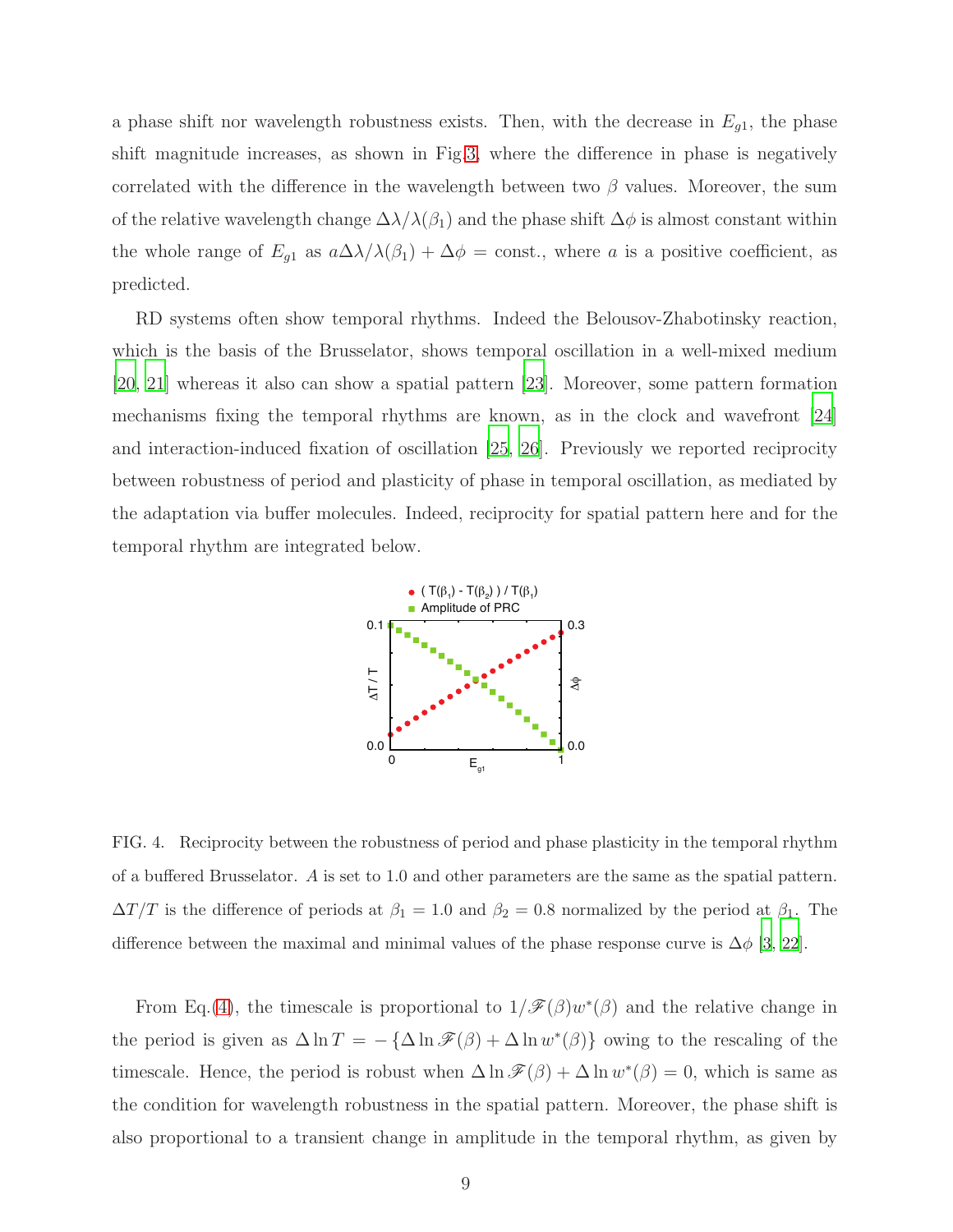$\Delta \phi = a' \Delta \ln w^*(\beta)$ . Thus, reciprocity between periodic robustness and phase plasticity in time is given as

$$
\Delta \phi / a' + \Delta \ln T = -\Delta \ln \mathcal{F}(\beta),\tag{7}
$$

where  $a'$  is a positive coefficient. Thus, reciprocity for the temporal rhythm is satisfied, because the robustness and reciprocity originate in the common scaling forms in  $Eq.(4)$  $Eq.(4)$ , for both time and space. For example, reciprocity in the temporal rhythm holds in the buffered Brusselator (see Fig[.4\)](#page-8-0), as for spatial pattern. The scaling in the buffered RD system indicates robustness and reciprocity for any spatiotemporal pattern, including wave and scroll [\[23](#page-11-5), [27](#page-11-10), [28](#page-11-11)].

In this paper, we studied the relationship between wavelength robustness and phase plasticity in spatial pattern formation. We demonstrated that the dynamics of a buffer molecule can counterbalance the environmental dependency of a spatial pattern generated by RD systems, and that wavelength robustness can be achieved via changes in the buffer molecule concentration. Our mechanism works independently of the system size, while it is especially relevant for large systems against small environmental changes. Simultaneously, the amplitude of spatial pattern changes following the change in buffer molecule concentration. Thus, the phase of the spatial pattern is easily changed by a transient change in the environment. Therefore, the reciprocity between wavelength robustness and spatial phase plasticity holds against the change in an environmental factor. Previously, we demonstrated reciprocity between the periodic robustness and phase plasticity of circadian clocks [\[14](#page-10-11)] in response to temperature change, due to the adaptation of a limit cycle by a buffering molecule [\[17\]](#page-11-0), which could be interpreted as the scaling property, as discussed here. Here, it is interesting to note that adaptation dynamics sometimes follow a certain scaling property as, for example, discussed in fold-change detection [\[29\]](#page-11-12). We expect that adaptation mechanisms due to the scaling property generally lead to reciprocity between robustness and plasticity.

In addition to robustness, phase plasticity in spatial pattern is important for biological organisms responding to environmental changes. In taxis of cells, the angle of cellular polarity should be sensitive to changes in environmental factors [\[30\]](#page-11-13), whereas the number of the cellular compass should be robust. Another example is in the differentiation of multicellular cyanobacteria, whereby the change in heterocyst position, and thus the efficiency of the division of labor between photosynthesis and nitrogen fixation are enhanced. After transient starvation by nitrogen depletion, the excess heterocysts suppress growth. Hence,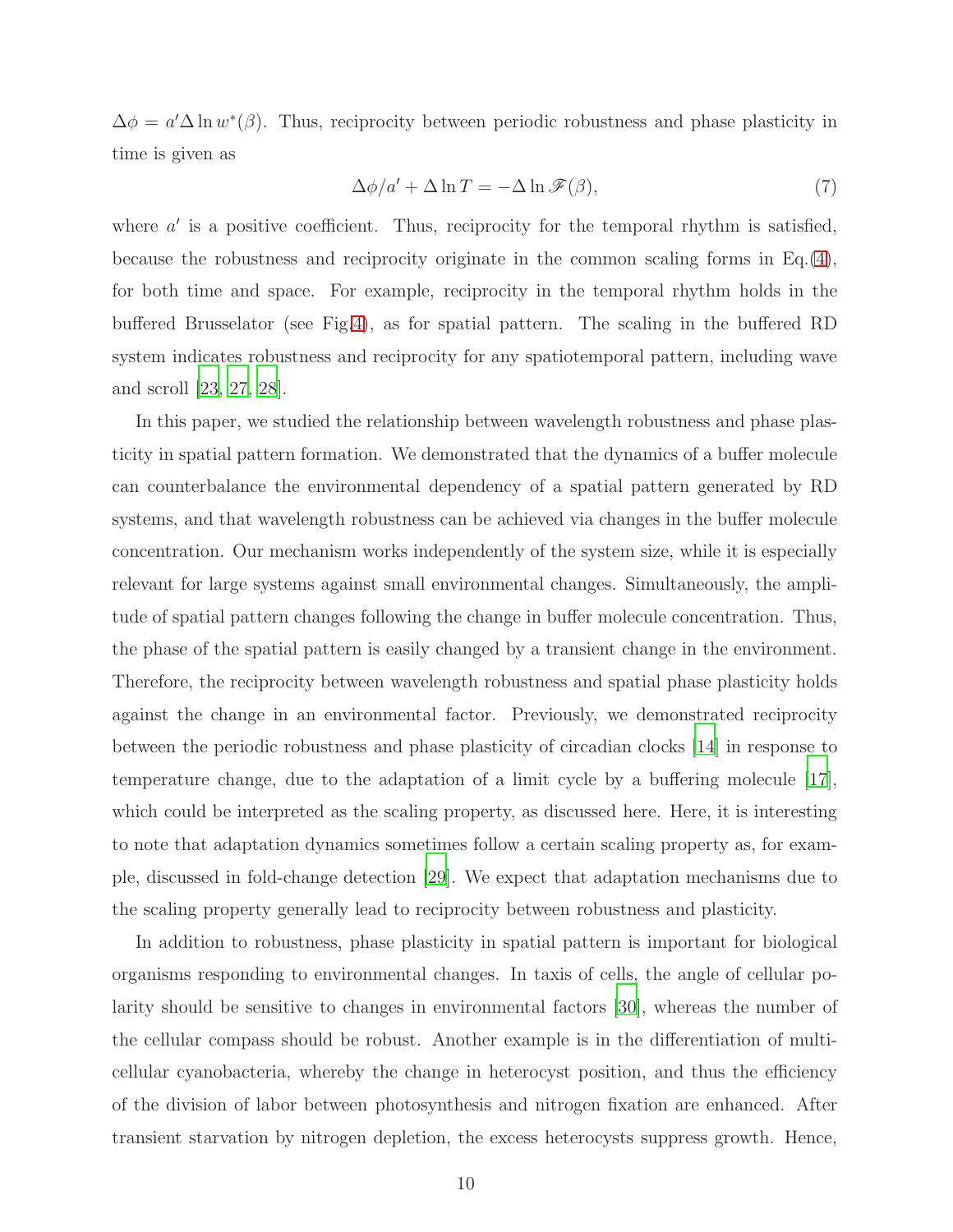robustness in the fraction of heterocysts against nitrogen concentration is also important for effective growth in a fluctuating environment. These examples suggest the relevance of reciprocity in spatial pattern to organismal fitness. Further confirmation of the reciprocity between robustness and plasticity should be pursued, as well as confirmed experimentally.

This research is partially supported by the Platform for Dynamic Approaches to Living System from Japan Agency for Medical Research and Development from AMED, Japan, and JSPS KAKENHI Grant No. 15K18512 and 15H05746.

- <span id="page-10-0"></span><sup>∗</sup> [hatakeyama@complex.c.u-tokyo.ac.jp](mailto:hatakeyama@complex.c.u-tokyo.ac.jp)
- <span id="page-10-1"></span>[1] C. H. Waddington, Nature 150, 563 (1942); The Strategy of the Genes (George Allen & Unwin, London, 1957).
- <span id="page-10-2"></span>[2] A. M. Turing, Philos. Trans. R. Soc. B Biol. Sci. 237, 37 (1952).
- <span id="page-10-3"></span>[3] Y. Kuramoto, Chemical Oscillations, Waves, and Turbulence (Springer, Berlin, 1984).
- <span id="page-10-4"></span>[4] H. G. Othmer and E. Pate, Proc. Natl. Acad. Sci. U. S. A. 77, 4180 (1980); D. M. Umulis and H. G. Othmer, Development 140, 4830 (2013).
- <span id="page-10-12"></span>[5] A. Hunding and P. G. Sørensen, J. Math. Biol. 26, 27 (1988); S. Ishihara and K. Kaneko, J. Theor. Biol. 238, 683 (2006).
- [6] N. Barkai and D. Ben-Zvi, FEBS J. 276, 1196 (2009).
- <span id="page-10-5"></span>[7] H. Inomata, T. Shibata, T. Haraguchi, and Y. Sasai, Cell 153, 1296 (2013).
- [8] S. Werner, T. Stückemann, M. B. Amigo, J. C. Rink, F. Jülicher, and B. M. Friedrich, Phys. Rev. Lett. 114, 138101 (2015).
- <span id="page-10-6"></span>[9] O. D. Weiner, Curr. Opin. Cell Biol. 14, 196 (2002).
- <span id="page-10-8"></span><span id="page-10-7"></span>[10] Y. Mori, A. Jilkine, and L. Edelstein-Keshet, Biophys. J. 94, 3684 (2008).
- [11] K. Kumar, R. A. Mella-Herrera, and J. W. Golden, Cold Spring Harb. Perspect. Biol. 2, 1 (2010).
- <span id="page-10-9"></span>[12] C. M. Agapakis, P. M. Boyle, and P. A. Silver, Nat. Chem. Biol. 8, 527 (2012).
- <span id="page-10-10"></span>[13] S. Vintila and R. El-Shehawy, Microbiol. 153, 3704 (2007).
- <span id="page-10-11"></span>[14] T. S. Hatakeyama and K. Kaneko, Phys. Rev. Lett. 115, 218101 (2015).
- <span id="page-10-13"></span>[15] I. Lengyel and I. R. Epstein, Proc. Natl. Acad. Sci. U. S. A. 89, 3977 (1992).
- <span id="page-10-14"></span>[16] This transform might change a bifurcation point against changes in  $K_{x_i}$ s, but our discussion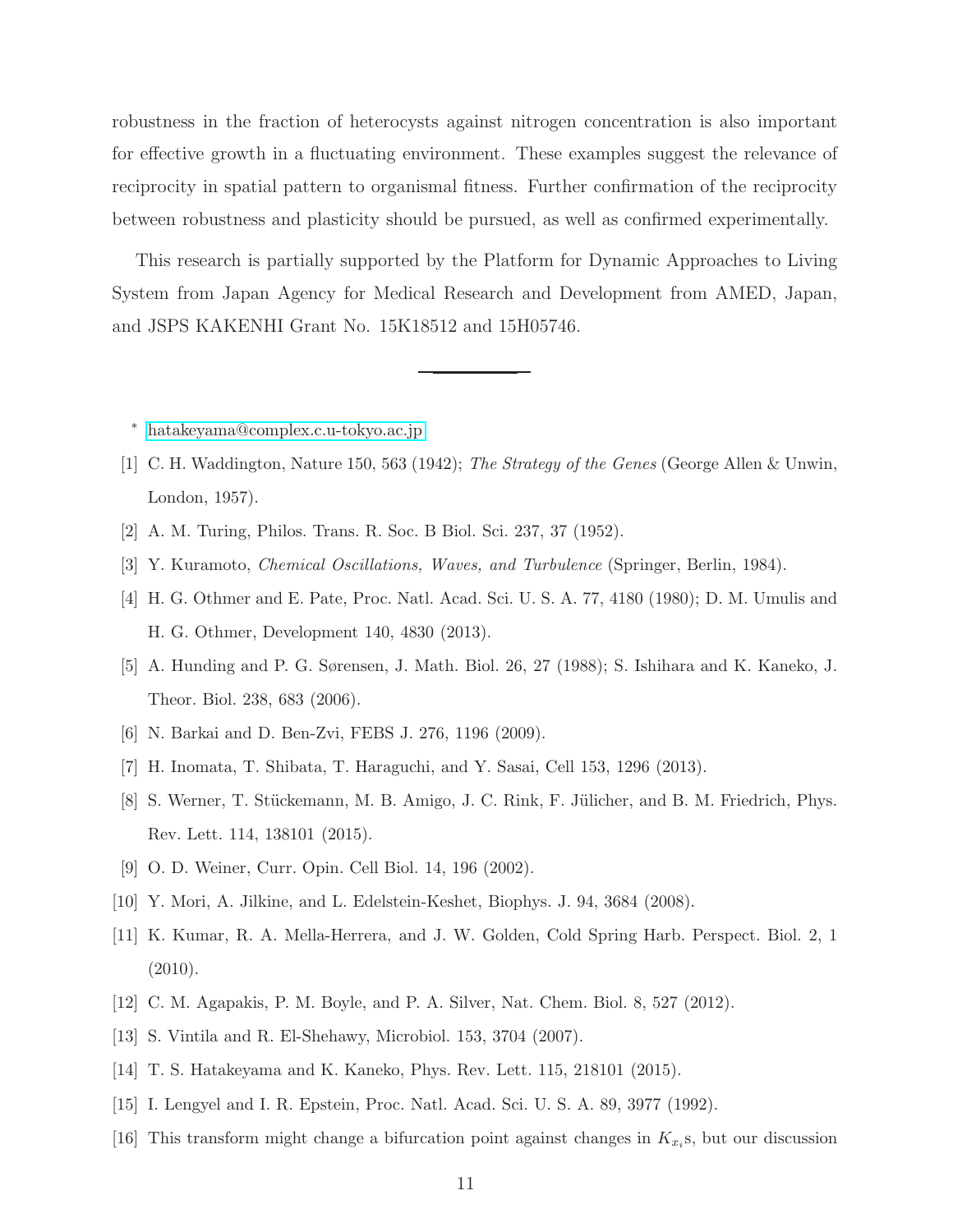is not affected by it.

- <span id="page-11-1"></span><span id="page-11-0"></span>[17] T. S. Hatakeyama and K. Kaneko, Proc. Natl. Acad. Sci. U. S. A. 109, 8109 (2012).
- <span id="page-11-2"></span>[18] See Supplemental Material for detailed calculations.
- [19] I. Prigogine and R. Lefever, J. Chem. Phys. 48, 1695 (1968); G. Nicolis and I. Prigogine, Self Organization in Non-Equilibrium Systems (Wiley, New York, 1977).
- <span id="page-11-4"></span><span id="page-11-3"></span>[20] B. P. Belousov, Compilation of Abstracts on Radiation Medicine 147, 145 (1959).
- <span id="page-11-9"></span>[21] A. M. Zhabotinsky, Biofizika 9, 306 (1964).
- <span id="page-11-5"></span>[22] A. T. Winfree, The Geometry of Biological Time (Springer, Berlin, 1980).
- [23] J. A. DeSimone, D. L. Beil, and L. E. Scriven, Science 180, 946 (1973); T. Yamaguchi, L. Kuhnert, Z. Nagy-Ungvarai, S. C. Mueller, and B. Hess, J. Phys. Chem. 95, 5831 (1991); V. K. Vanag and I. R. Epstein, Phys. Rev. Lett. 87, 228301 (2001).
- <span id="page-11-7"></span><span id="page-11-6"></span>[24] J. Cooke and E. C. Zeeman, J. Theor. Biol. 58, 455 (1976).
- <span id="page-11-8"></span>[25] J. Cotterell, A. Robert-Moreno, and J. Sharpe, Cell Syst. 1, 257 (2015).
- <span id="page-11-10"></span>[26] T. Kohsokabe and K. Kaneko, Europhys. Lett. 116, 48005 (2016).
- [27] F. Siegert and C. J. Weijer, Curr. Biol. 5, 937 (1995).
- <span id="page-11-12"></span><span id="page-11-11"></span>[28] S. Sawai, P. A. Thomason, and E. C. Cox, Nature 433, 323 (2005).
- [29] O. Shoval, L. Goentoro, Y. Hart, A. Mayo, E. Sontag, and U. Alon, Proc. Natl. Acad. Sci. U. S. A. 107, 15995 (2010).
- <span id="page-11-13"></span>[30] N. Andrew and R. H. Insall, Nat. Cell Biol. 9, 193 (2007).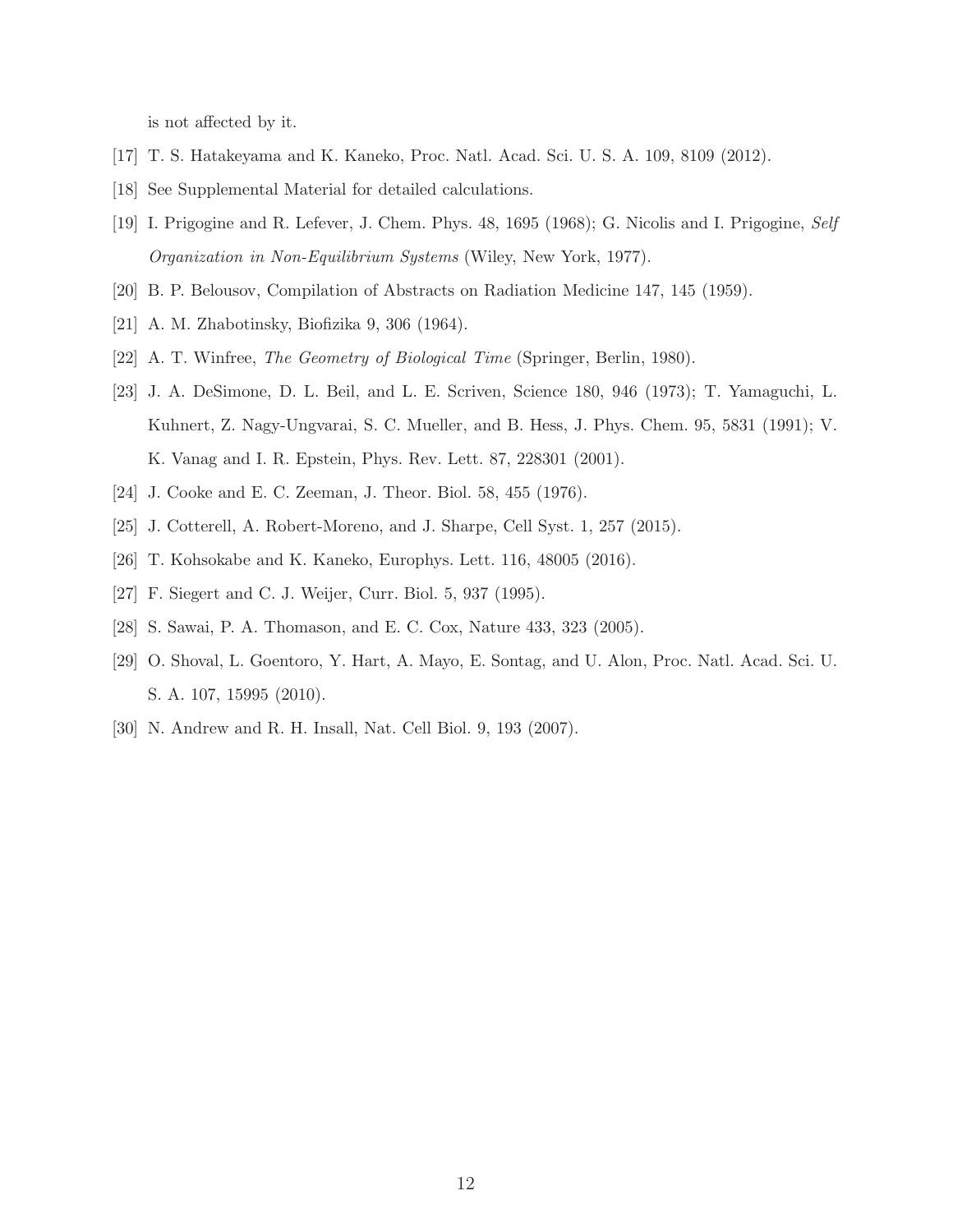## Supplemental Material

Robustness of spatial patterns in buffered reaction-diffusion systems and its reciprocity with phase plasticity Tetsuhiro S. Hatakeyama, Kunihiko Kaneko